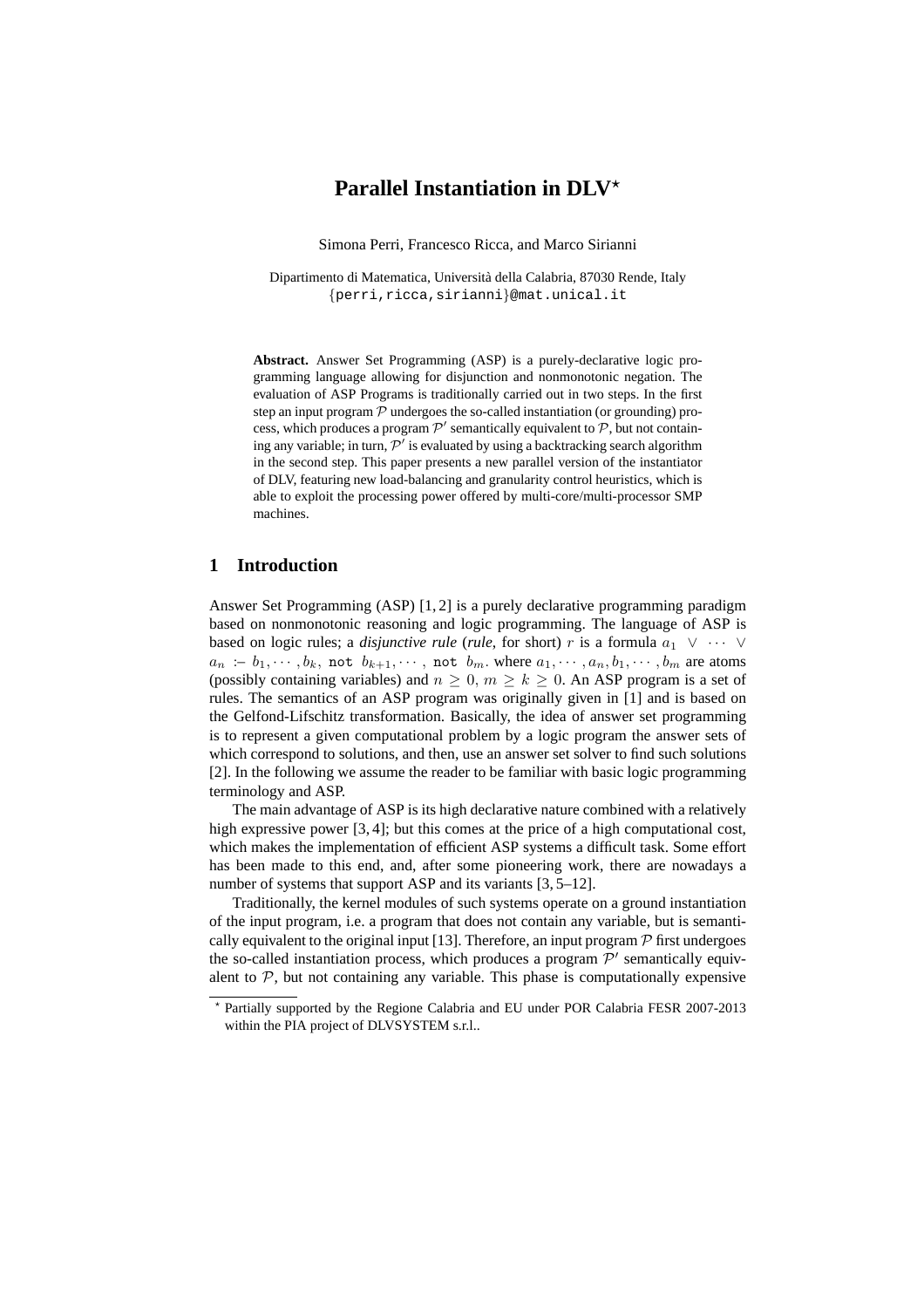(see [4]); and, nowadays, it is widely recognized that having an efficient instantiation procedure is crucial for the performance of the entire ASP system. Many optimization techniques have been proposed for this purpose [14–16]; nevertheless, the performance of instantiators is still not acceptable in many cases, especially when the input data are significantly large (real-world instances, for example, may count hundreds of thousands of tuples).

In this scenario, significant performance improvements can be obtained by exploiting modern multi-core/multi-processor SMP [17] machines, featuring several CPU in the same case. In the past only expensive servers and workstations supported this technology; whereas, at the time of this writing, most of the personal computers systems and even laptops, are equipped with (at least one) dual-core processor. This means that the benefits of true parallel processing are enjoyable also in entry-level systems and PCs. However, traditional ASP instantiators were not developed with multi-processor/multicore hardware in mind, and are unable to fully exploit the computational power offered by modern machines.

This paper presents a system for the parallel instantiation of ASP Programs, which is able to exploit the computational power offered by multi-core/multi-processor machines for obtaining a faster instantiation. The system is based on the state-of-the-art ASP instantiator of the DLV system [3]; moreover it extends the recently-proposed [18] techniques for parallel ASP instantiation by introducing a number of relevant improvements:  $(i)$  parallelism is exploited in three different stages of the computation<sup>1</sup> (component level, rule level, single rule level); and  $(ii)$  dynamic load balancing and granularity control strategies based on computationally-cheap heuristics are supported. In this way, the efficacy of the system is no-more limited to programs with many rules (as in [18]), and also the particularly (common and) difficult-to-parallelize class of programs with few rules is handled in an effective way.

An experimental activity is also reported, that was carried out on a variety of publiclyavailable benchmarks already exploited for evaluating the performance of instantiation systems. The results are very promising: superlinear speedups are observed in the case of easy-to-parallelize problem instances; and, nearly optimal efficiencies are measured in the case of hard-to-parallelize problem instances.

The remainder of the paper is structured as follows: Section 2 describes the employed parallel instantiation strategies; Section 3 discusses the results of the experiments carried out in order to evaluate the performance of the system; finally, Section 4 is devoted to related works, and Section 5 draws some conclusions.

## **2 Parallel Instantiation of ASP Programs**

In this section we briefly describe the employed techniques for the parallel instantiation of ASP Programs first; and then, we describe the dynamic load balancing and granularity control strategy employed in the system.

In particular, we show that according to such techniques, three levels of parallelism can be exploited during the instantiation process, namely, components, rules and single

<sup>&</sup>lt;sup>1</sup> Preliminary results have been presented in [19].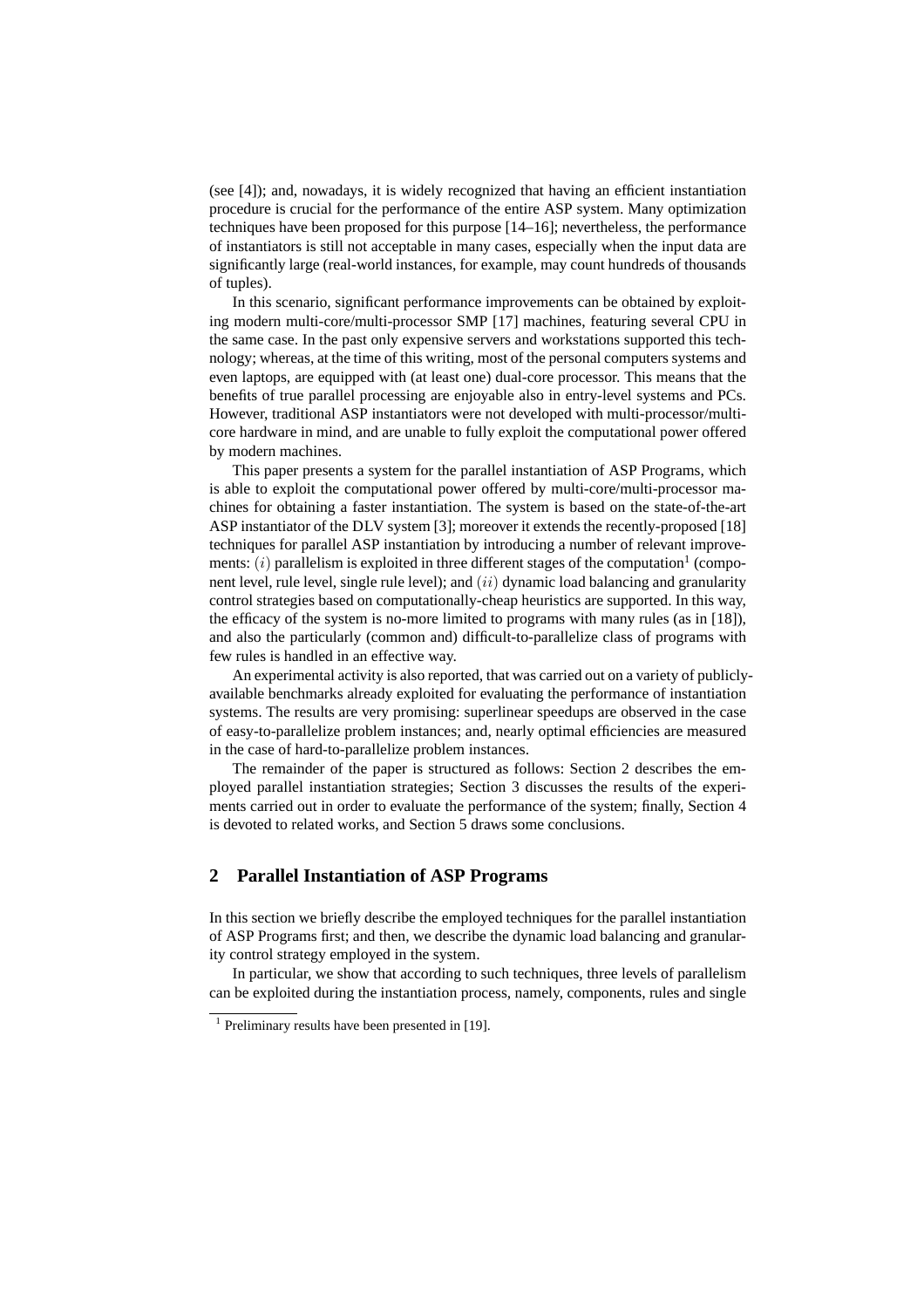rule level. The first level allows for instantiating in parallel subprograms of the program in input and it is especially useful when handling programs containing parts which are, somehow, independent. The second one, the rules level, allows for the parallel evaluation of rules within a given subprogram and it is thus useful when the number of rules in the subprograms is high. The third one, the single rule level, allows for the parallel evaluation of a single rule and it is thus crucial for the parallelization of programs with few rules, where the first two levels are almost not applicable.

The first two levels were first employed in [18] while the third one was preliminarily presented in [19]. A detailed description of these techniques is out of the scope of this paper. For further details, we refer the reader to [18, 19].

#### **2.1 Parallel Instantiation Techniques**

*Components Level.* The first level of parallelism, called *Components Level* essentially consists on dividing the input program  $\mathcal P$  into subprograms, according to the dependencies among the IDB predicates of  $P$ , and by identifying which of them can be evaluated in parallel. More in detail, each program  $P$  is associated with a graph, called the *Dependency Graph* of  $P$ , which, intuitively, describes how IDB predicates of  $P$  depend on each other. For a program  $P$ , the *Dependency Graph* of  $P$  is a directed graph  $G_{\mathcal{P}} = \langle N, E \rangle$ , where N is a set of nodes and E is a set of arcs. N contains a node for each IDB predicate of  $P$ , and E contains an arc  $e = (p, q)$  if there is a rule r in P such that q occurs in the head of  $r$  and  $p$  occurs in a positive literal of the body of  $r$ .

The graph  $G_{\mathcal{P}}$  induces a subdivision of  $\mathcal P$  into subprograms (also called *modules*) allowing for a modular evaluation. We say that a rule  $r \in \mathcal{P}$  *defines* a predicate p if p appears in the head of r. For each strongly connected component (SCC) <sup>2</sup>C of  $G_{\mathcal{P}}$ , the set of rules defining all the predicates in C is called *module* of C. A rule r occurring in a *module* of a component C (i.e., defining some predicate  $\in C$ ) is said to be *recursive* if there is a predicate  $p \in C$  occurring in the positive body of r; otherwise, r is said to be an *exit rule*. Moreover, a partial ordering among the SCCs is induced by  $G_{\mathcal{P}}$ , defined as follows: for any pair of SCCs A, B of  $G_{\mathcal{P}}$ , we say that B directly depends on A if there is an arc from a predicate of  $A$  to a predicate of  $B$ ; and,  $B$  depends on  $A$  if there is a path in  $G_{\mathcal{P}}$  from A to B.

According to such definitions, the instantiation of the input program  $\mathcal P$  can be carried out by separately evaluating its modules; if the evaluation order of the modules respects the above mentioned partial ordering then a small ground program is produced. Indeed, this gives the possibility to compute ground instances of rules containing only atoms which can possibly be derived from  $P$  (thus, avoiding the combinatorial explosion which can be obtained by naively considering all the atoms in the Herbrand Base).

Intuitively, this partial ordering guarantees that a component A precedes a component  $B$  if the program module corresponding to  $A$  has to be evaluated before the one of B (because the evaluation of A produces data which are needed for the instantiation of B). Moreover, the partial ordering allows for determining which modules can be evaluated in parallel. Indeed, if two components  $A$  and  $B$ , do not depend on each

 $2 \text{ A strongly connected component of a directed graph is a maximal subset of the vertices, such}$ that every vertex is reachable from every other vertex.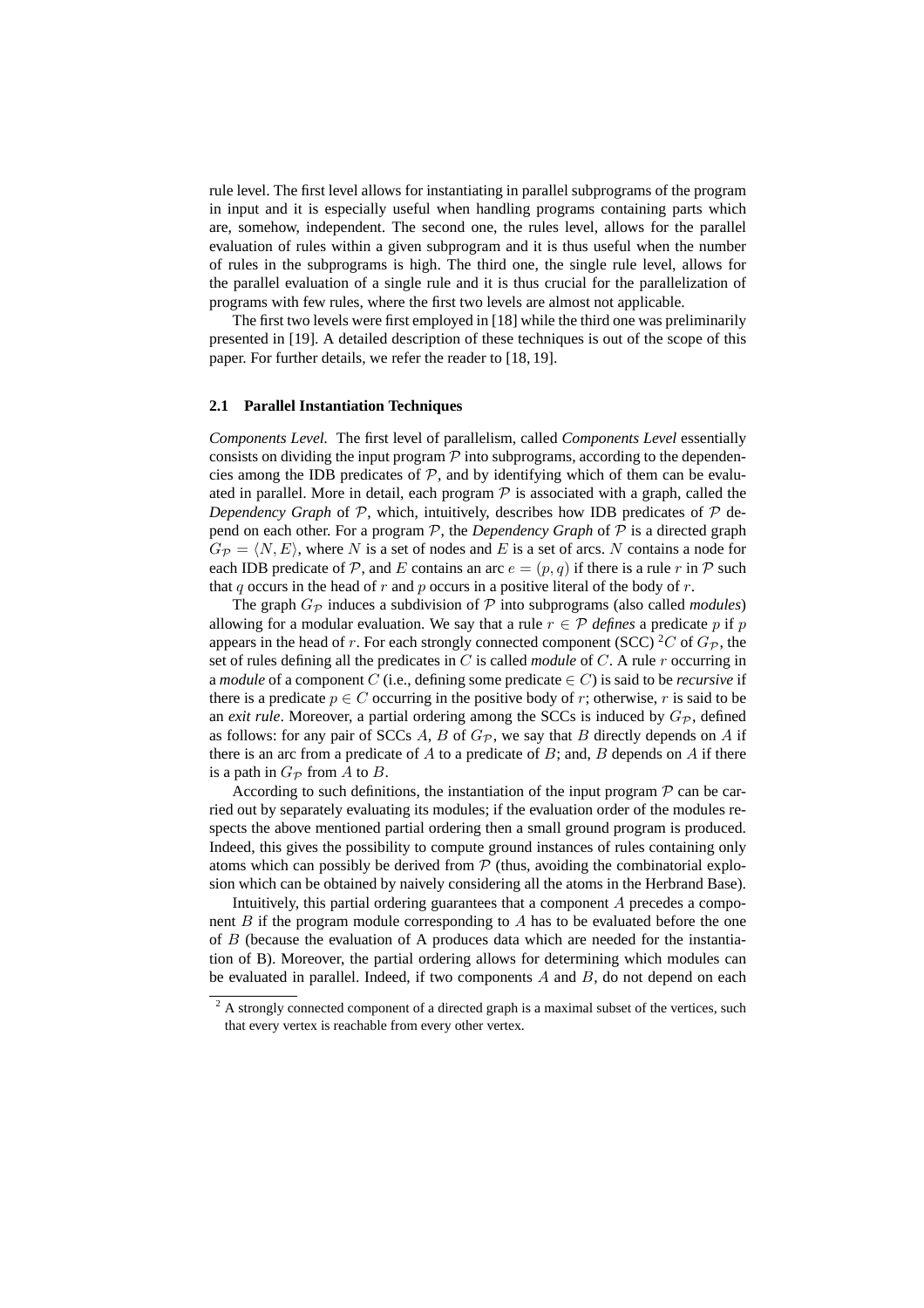other, then the instantiation of the corresponding program modules can be performed simultaneously, because the instantiation of A does not require the data produced by the instantiation of  $B$  and vice versa. The dependency among components is thus the principle underlying the first level of parallelism. At this level subprograms can be evaluated in parallel, but still the evaluation of each subprogram is sequential.<sup>3</sup>

*Rules Level.* The second level of parallelism, called the *Rules Level*, allows for concurrently evaluating the rules within each module. According to this technique, rules are evaluated following a semi-naïve schema [20] and the parallelism is exploited for the evaluation of both exit and recursive rules. More in detail, for the instantiation of a module  $M$ , first all exit rules are processed in parallel by exploiting the data (ground atoms) computed during the instantiation of the modules which  $M$  depends on (according to the partial ordering induced by the dependency graph). Only afterward, recursive rules are processed in parallel several times by applying a semi-naïve evaluation technique. At each iteration  $n$ , the instantiation of all the recursive rules is performed concurrently and by exploiting only the significant information derived during iteration  $n - 1$ . This is done by partitioning significant atoms into three sets:  $\Delta S$ , S and NS. NS is filled with atoms computed during current iteration (say n);  $\Delta S$  contains atoms computed during previous iteration (say  $n-1$ ); and, S contains the ones previously computed (up to iteration  $n - 2$ ).

Initially,  $\Delta S$  and  $NS$  are empty; while S contains all the information previously derived in the instantiation process. At the beginning of each new iteration,  $NS$  is assigned to  $\Delta S$ , i.e. the new information derived during iteration n is considered as significant information for iteration  $n + 1$ . Then, the recursive rules are processed simultaneously and each of them uses the information contained in the set  $\Delta S$ ; at the end of the iteration, when the evaluation of all rules is terminated, the set  $\Delta S$  is added to the set  $S$  (since it has already been exploited). The evaluation stops whenever no new information has been derived (i.e.  $NS = \emptyset$ ).

*Single Rule Level.* The techniques described above, concerning the first two levels of parallelism, were firstly employed in [18] and are very effective when handling long programs. However, when the input program consists of few rules, their efficacy is drastically reduced, and there are cases where components and rules parallelism are not exploitable at all.

Consider for instance the following program  $P$  encoding the well known 3-colorability problem:

> (r)  $col(X, red) \vee col(X, yellow) \vee col(X, green) := node(X).$ (c) :–  $edge(X, Y), col(X, C), col(Y, C).$

The two levels of parallelism described above have no effects on the evaluation of  $P$ . Indeed, this encoding consists of only two rules which have to be evaluated sequentially, since, intuitively, the instantiation of  $(r)$  produces the ground atoms with predicate  $col$ which are necessary for the evaluation of  $(c)$ .

<sup>&</sup>lt;sup>3</sup> Note that, for the sake of clarity, a simplified version of the technique presented in [18] has been described.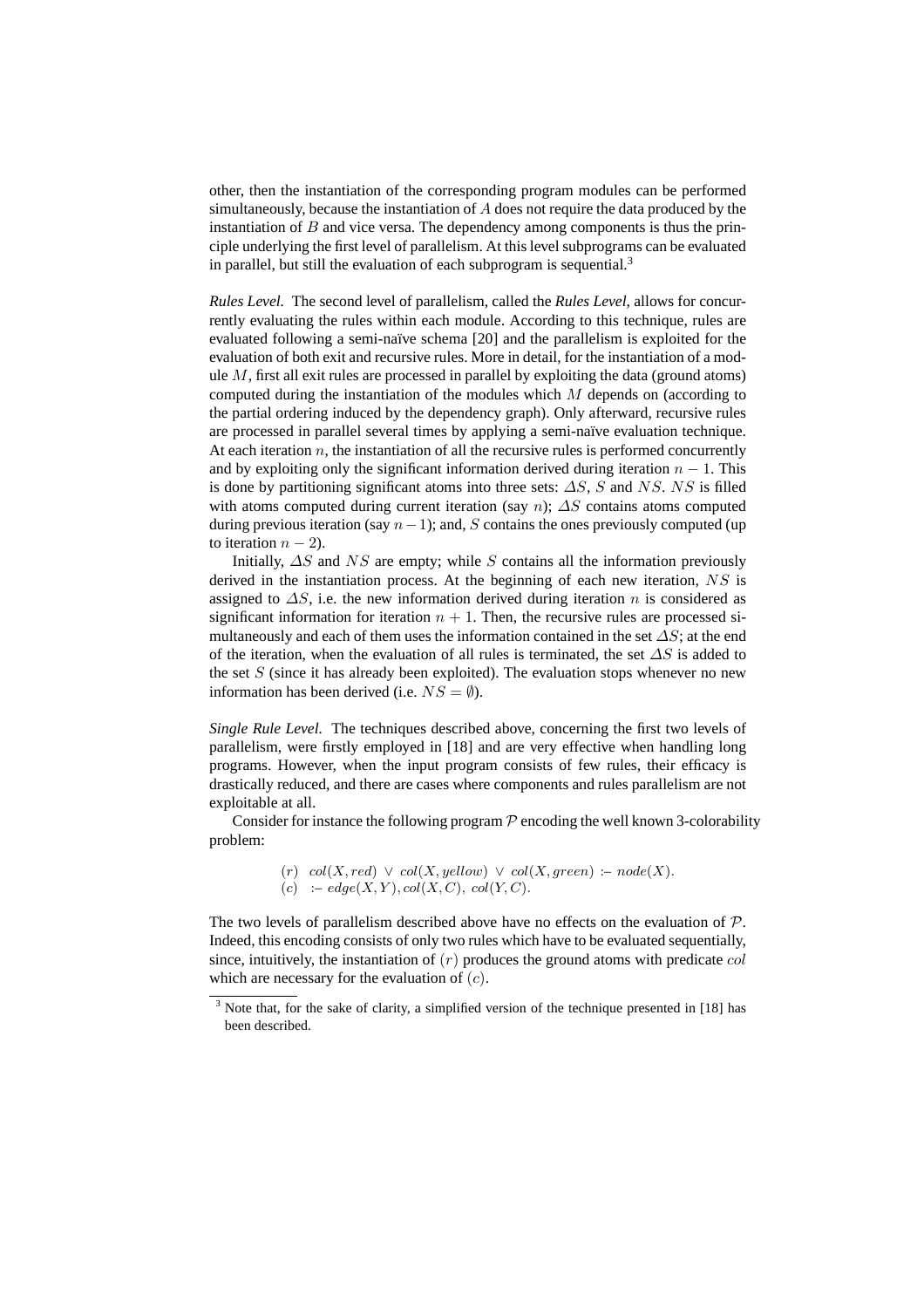For the instantiation of this kind of programs a third level is necessary for the parallel evaluation of each single rule, which is therefore called *Single Rule Level*. To this aim, a strategy has been presented in [19] which allows for parallelizing the evaluation of a rule on the base of a dynamic rewriting of the program. Oversimplifying, the basic idea of single rule level parallelism consists in rewriting the program rules into a number of new rules whose evaluation can be performed simultaneously by applying the techniques described above.

For instance, rule  $(c)$  in the previous example can be rewritten as follows:

$$
(c_1) := edge_1(X, Y), col(X, C), col(Y, C).
$$
  
\n
$$
(c_2) := edge_2(X, Y), col(X, C), col(Y, C).
$$
  
\n...  
\n
$$
(c_n) := edge_n(X, Y), col(X, C), col(Y, C).
$$

by *splitting* the set of ground atoms with predicate edge (also called the *extension* of  $edge$ ), into a number of subsets. The obtained rules can be evaluated in parallel and the instantiation produced is equivalent (modulo renaming) to the original one. However, in general, many ways for rewriting a program may exist (for instance, in the case of  $(c)$ , col can be split up instead of  $edge$ ) and the choice of the literal to split has to be carefully made, since it may strongly affect the cost of the instantiation of rules. Indeed, a "bad" split might reduce or neutralize the benefits of parallelism, thus making the overall time consumed by the parallel evaluation not optimal (and, in some corner case, even worse than the time required to instantiate the original encoding). Moreover, if the predicate to be split is an IDB predicate (as in the case  $col$ ) a static rewriting would lead to quite complex encodings possibly requiring a slower instantiation; in this case a rewriting performed at running time is more suitable, since it can be applied when the extension of the IDB predicate has already been computed.

In our system, rules are rewritten at execution time, thus dynamically distributing the workload among processing units, and a heuristics is used for determining the literal to split. More in detail, the strategy works as follows: a rule  $r$  is rewritten at execution time by splitting the extension of one single body (either EDB or IDB) predicate  $p$ of  $r$  (chosen according to a heuristics) in several parts. Each part is associated with a different temporary predicate; and, for each of those predicates, say  $p_i$ , a new rule called *split rule*, obtained by replacing  $p$  with  $p_i$ , is produced. The so-created rules will be instantiated in parallel in place of  $r$  (temporary predicate names are recognized when output is produced and replaced with original names in order to obtain the same output of the standard algorithm). Hereafter, we refer to the number of split rules as *split number* (or, equivalently, *number of splits*), and to the size of the extensions of each split predicate as *split size*.

Concerning the selection of the literal to be split, the choice has to be carefully made, since it may strongly affect the cost of the instantiation of rules; a good heuristics should minimize it. It is well known that this cost strictly depends on the order of evaluation of body literals, since computing all the possible instantiations of a rule is equivalent to computing all the answers of a conjunctive query joining the extensions of literals of the rule body. A pragmatic choice is to select an optimal ordering and split the first literal in this order. Note that, since the instantiation of a body rule basically follows a nested-tuple strategy proceeding from left to right, splitting on the first literal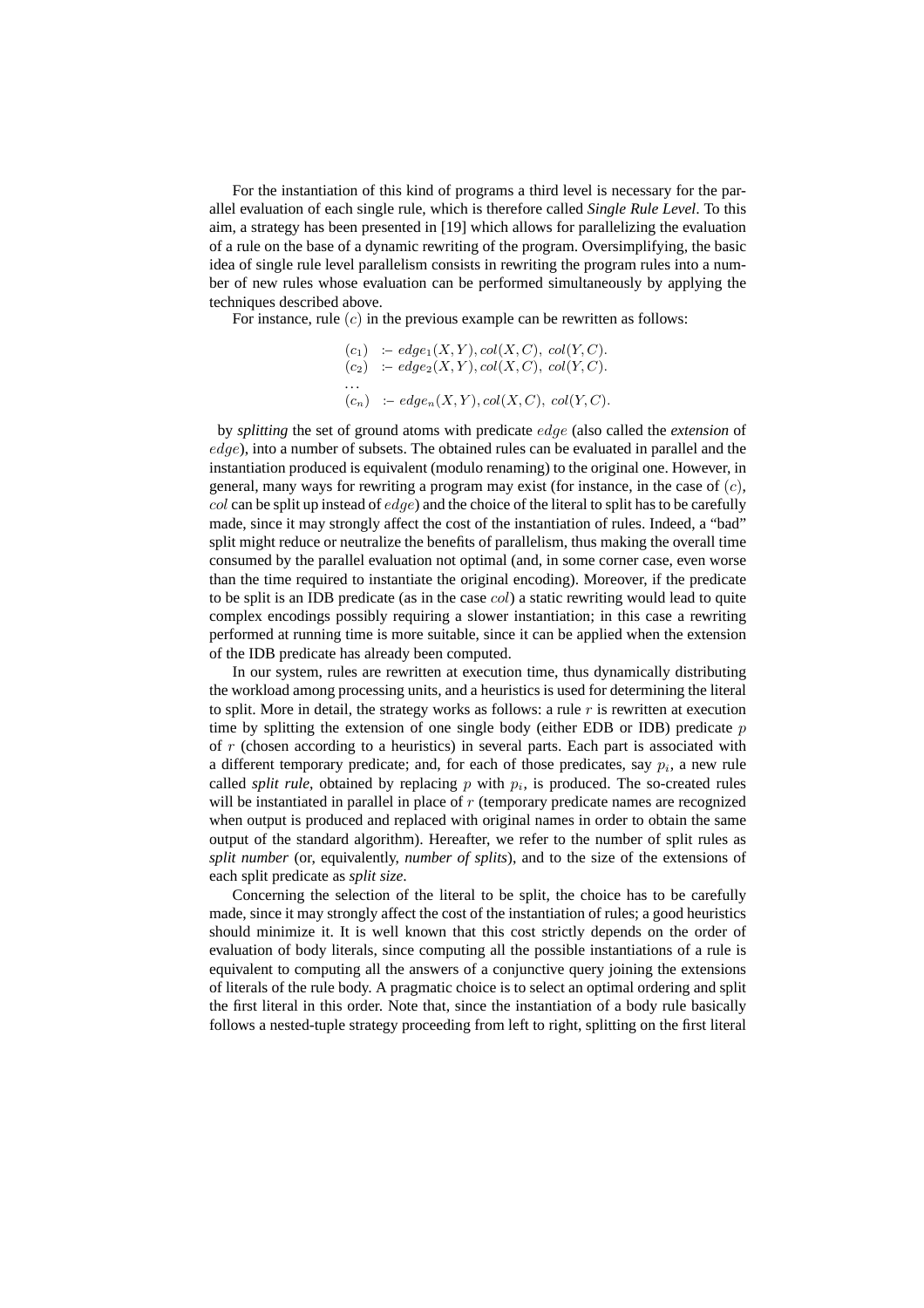minimizes the number of repeated match operations (see [19] for further insights). Since the ordering problem has already been investigated and an effective strategy [15] has already been successfully implemented in DLV, it was decided to adopt it. This choice has also another important consequence: since all the factors the heuristics is based on are always already computed during the computation, its implementation does not introduce any overhead.

#### **2.2 Load Balancing and Granularity Control**

An advanced implementation of a parallel system has to deal with two important issues that strongly affect the performance: load balancing and granularity control. Indeed, if the workload is not uniformly distributed to the available processors then the benefits of parallelization are not fully obtained; moreover, if the amount of work assigned to each parallel processing unit is too small then the (unavoidable) overheads due to creation and scheduling of parallel tasks might overcome the advantages of parallel evaluation (in a corner case, adopting a sequential evaluation might be preferable).

In this respect, the number of splits allowed for each rule directly determines the split size and, thus the "amount of work" assigned to different threads. As an example, consider the case in which we are running on a two processor machine the instantiation of a rule r and that, by applying dynamic rewriting, r is rewritten into two split rules. Assume also that the extension of the split predicate of  $r$  is divided into two subsets with, approximatively, the same size. Then, each split rule will be processed by a thread; and the two threads will possibly run separately on the two available processors. For limiting the inactivity time of the processors, it would be desirable that the threads terminate their execution almost at the same time. Unfortunately, this is not always the case, because subdividing the extension of the split predicate in equal parts does not ensure that the workload is equally spread between threads. However, if we consider a larger number of split, a further subdivision of the workload will be implied, and, the inactivity time would be more likely limited.

Clearly, it is crucial to guarantee that the parallel instantiation of a rule is not more time-consuming than its serial instantiation; and that an unbalanced workload distribution does not introduce significant delays and limits the overall performance. Nevertheless, it is necessary to control the number of threads, in order to save system resources. In order to satisfy all these requirements,  $(i)$  we imposed a limit to the number of concurrently running threads which is user-defined (an adequate setting is a multiple of the number of available CPUs); and,  $(ii)$  we devised and tuned a heuristics that selects dynamically the size of the split depending on the rule at hand (and different rules in the same programs may be assigned to different split sizes).

In detail, our method computes a heuristic value  $W(r)$  that acts as a litmus paper indicating the amount of work required for evaluating each rule  $r$  of the program, and so, its "hardness", just before its instantiation; then, it uses  $W(r)$  to decide an appropriate split size. In particular, the size of the split should be sufficiently large to avoid thread management overhead (granularity control); and sufficiently small to exploit the preemptive multitasking scheduler of the operating system for obtaining a good workload distribution (load balancing).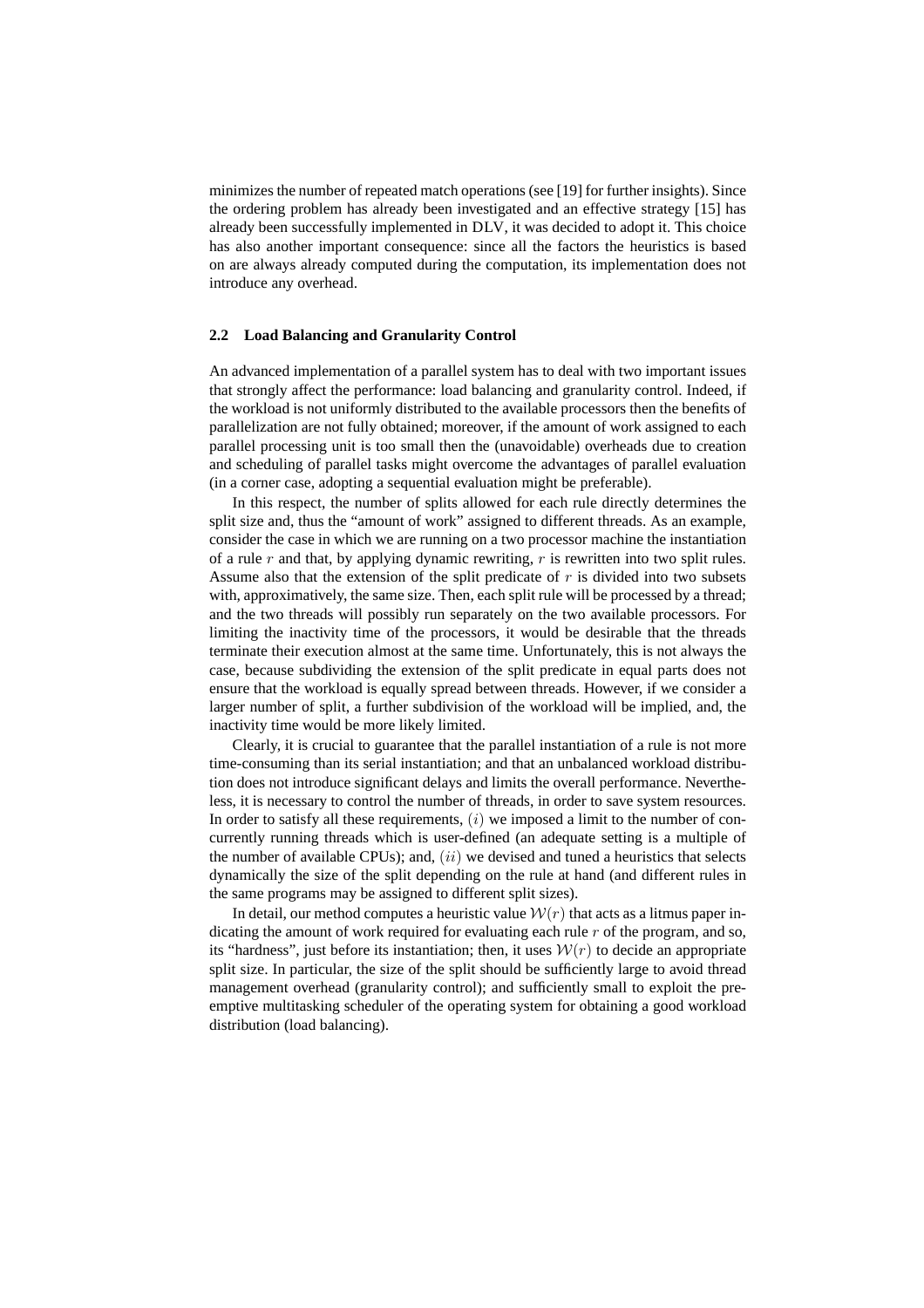*Granularity Control* is obtained by comparing, before instantiating each rule r,  $W(r)$ to an empirically-determined threshold  $w_{seq}$ ; if  $W(r) > w_{seq}$  then the rule is scheduled for parallel instantiation, otherwise a sequential instantiation is performed. The idea is that: it is more convenient to perform a sequential instantiation of "very easy" rules since the overhead introduced by threads might be larger than their expected evaluation time.

*Load Balancing* is obtained by splitting rules in equally-sized splits. In particular, each rule is split by dividing the extension of the first predicate by a number which is multiple of the number of processors. This strategy resulted to be sufficient in most cases, but required a refinement in the case of "very hard" rules. In particular, when a rule is assessed to be "hard" by comparing the estimated work with another empiricallydetermined threshold  $(W(r) > w_{eq})$ , a finer work distribution (exploiting a unary split size) is performed for the last  $s - n_p$  splits, where s is the number of split and  $n_p$  is the number of processors. The intuition here is that, if a rule is hard to instantiate then it is more likely that its splits are also hard, and thus an uneven distribution of the splits to the available processors in the last part of the computation might cause a sensible loss of efficiency. Thus, further subdividing the last "hard" splits, may help to distribute in a finer way the workload in the last part of the computation.

*Computation of heuristic values.*  $W(r)$  is obtained by combining two estimations:  $\mathcal{J}(r)$  and  $\mathcal{C}(r)$ . First, note that computing all the possible instantiations of a rule is equivalent to calculate all the answers of a conjunctive query. Thus, we considered  $J(r)$  that is an estimation of the size of the join corresponding to the evaluation of the body of  $r$ . Moreover, since in the instantiation of rules with several join variables the running time is mostly due to variable matching, we considered  $C(r)$  that is an estimation of the number of comparisons made by the instantiation algorithm (roughly, we considered  $\mathcal{C}(r)$  because even producing a small output might require a considerable amount of time due to many matching failures). The two components of  $W(r)$  are estimated as follows:

**–** *Size of the join:* the size of the join between two relations R and S with one or more common variables can be estimated, according to [20] as follows:

$$
T(R \bowtie S) = \frac{T(R) \cdot T(S)}{\prod_{X \in var(R) \cap var(S)} \max \{V(X, R), V(X, S)\}}
$$

where  $T(R)$  is the number of tuples in R, and  $V(X, R)$  (called selectivity) is the number of distinct values assumed by the variable  $X$  in  $R$ . For joins with more relations one can repeatedly apply this formula to pair of body predicates according to a given evaluation order for computing  $\mathcal{J}(r)$ . The interested reader can find a more detailed discussion on this estimation in [20].

**–** *Number of comparisons:* an approximation of the number of comparisons done for instantiating a rule  $r$  is:

$$
\mathcal{C}(r) = \sum_{X \in \mathcal{X}(r)} \prod_{L \in \mathcal{L}(r,X)} V(X,L)
$$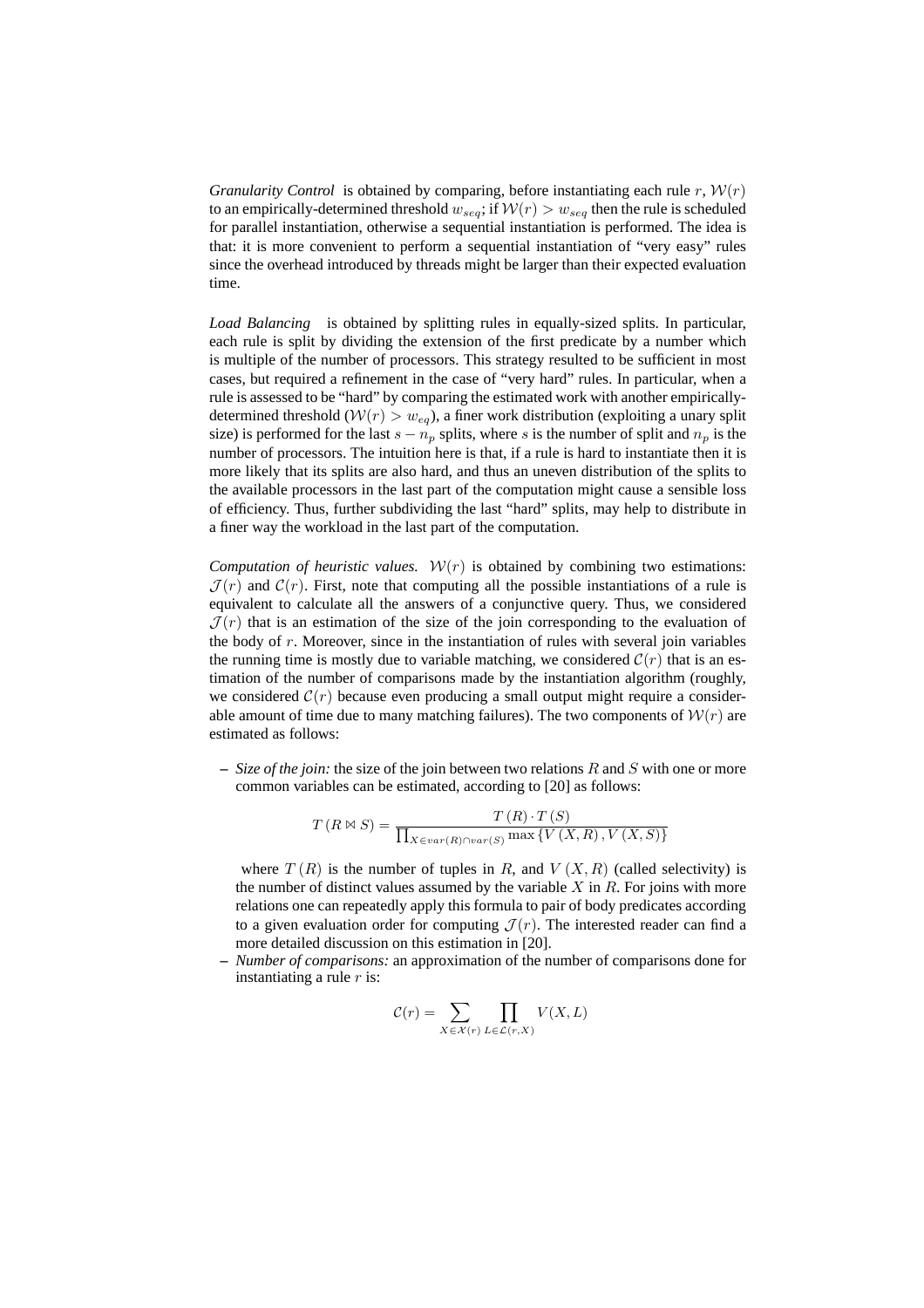where  $\mathcal{X}(r)$  is the set of variables that appear in at least two literals in the body of r,  $\mathcal{L}(R, X)$  is the set of body literals in which X occurs; and  $V(X, L)$  is the selectivity of  $X$  in the extension of  $L$ . Roughly, the number of comparisons is approximated by the sum of the product of the number of distinct values assumed by each join variable in r.

### **3 Experiments**

In order to assess the performance of our parallel instantiator we carried out an experimental activity, reported in this section.

The machine used for the experiments is a two-processor Intel Xeon "Woodcrest" (quad core) 3GHz machine with 4MB of L2 Cache and 4GB of RAM, running Debian GNU Linux 4.0. We measured the efficiency of the instantiator, and test its behavior when the number of available CPUs is between 2 and 8. To do so, we exploited the available hardware, enabling several fixed numbers of CPUs. We enabled/disabled the CPUs by running the following bash Linux commands:

echo 0 >> / sys/devices/system/cpu/cpu-n/online

that disables the  $cpu - n$  CPU; and

echo  $1 \gg$  / sys/devices/system/cpu/cpu-n/online

to re-enable the same CPU.

Since our techniques focus on instantiation, all the results of the experimental analysis refer only to the instantiation process rather than the whole process of computing answer sets; in addition, the time spent before the grounding stage (parser and preliminary operations) is obviously the same both for parallel and non-parallel version. In order to obtain more trustworthy results, each single experiment has been repeated five times.

In the following, we briefly describe both benchmark problems and data. In order to meet space constraints, encodings are not presented but they are available, together with the employed instances, and the binaries, at  $http://www.math.cal.it/$ ricca/downloads/parallelground09.zip. Rather, to help the understanding of the results, some information is given on the number of rules of each program.

#### **3.1 Benchmark Problems and Data**

The benchmark problems can be grouped into two different classes: the first class is composed of some well know combinatorial problems, namely Ramsey Numbers, 3- Colorability, Hamiltonian Path, Reachability, and N-Queens. These benchmark problems have been already used for assessing ASP instantiator performance ([3, 21]). Problems belonging to this class are, indeed, particularly difficult to parallelize due to the compactness of their encodings; note also that, such kind of programs are quite common given the declarative nature of the ASP language which allows to compactly encode even very hard problems. About data, we considered five instances of increasing difficulty for each problem, except for the Hamiltonian Path problem, for which we considered thirteen instances of increasing size; and, for obtaining more significant results, we considered instances where the instantiation time is non negligible.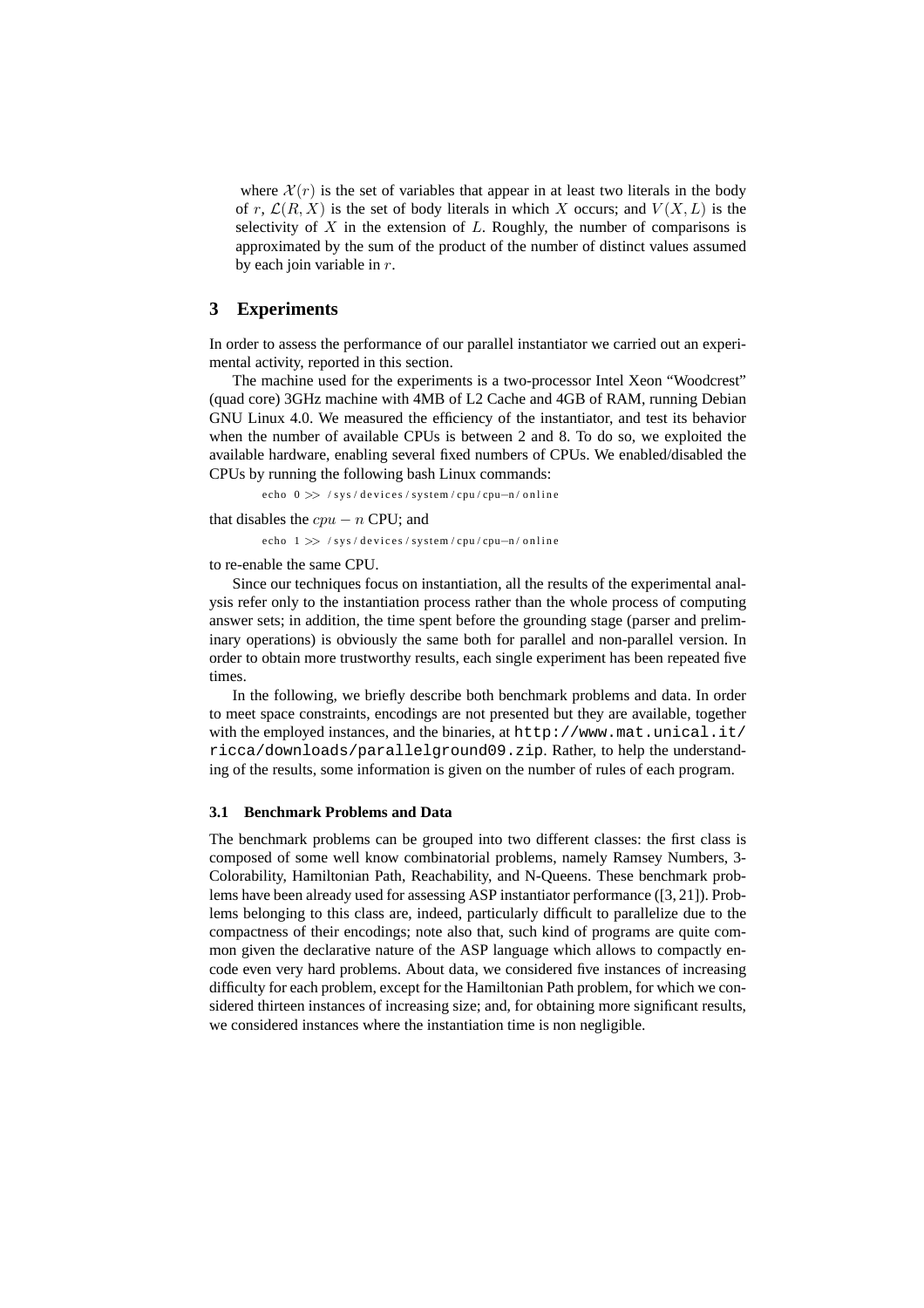|                           | Instantiation time |                                            |                                                         |                          |                             |                                                                                                   |              |                             |  |  |
|---------------------------|--------------------|--------------------------------------------|---------------------------------------------------------|--------------------------|-----------------------------|---------------------------------------------------------------------------------------------------|--------------|-----------------------------|--|--|
| Problem                   | serial             | 2 proc                                     | $\overline{3}$ proc                                     | 4 proc                   | $\overline{5}$ proc         | 6 proc                                                                                            | 7 proc       | 8 proc                      |  |  |
| queens <sub>1</sub>       | 4.31(0,03)         | 2.28(0.01)                                 | 1.55(0.04)                                              | 1.18(0.01)               | 0.97(0.02)                  | 0.81(0.01)                                                                                        | 0.71(0.01)   | 0.63(0.01)                  |  |  |
| queens <sub>2</sub>       | 5.43(0,01)         | 2.80(0.01)                                 | 1.89(0.00)                                              | 1.44(0.01)               | 1.17(0.01)                  | 1.00(0.01)                                                                                        | 0.87(0.01)   | 0.78(0.02)                  |  |  |
| queens <sub>3</sub>       | 6.66(0,05)         | 3.40(0.01)                                 | 2.29(0.01)                                              | 1.76(0.01)               | 1.45(0.07)                  | 1.20(0.01)                                                                                        | 1.04(0.01)   | 0.93(0.02)                  |  |  |
| queens <sub>4</sub>       | 7.96(0,03)         | 4.25(0.26)                                 | 2.83(0.12)                                              | 2.10(0.02)               | 1.70(0.01)                  | 1.43(0.01)                                                                                        | 1.26(0.00)   | 1.11(0.00)                  |  |  |
| queens <sub>5</sub>       | 9.48(0,04)         | 4.87(0.01)                                 | 3.30(0.03)                                              | 2.48(0.01)               | 2.02(0.01)                  | 1.70(0.01)                                                                                        | 1.48(0.02)   | 1.32(0.01)                  |  |  |
| $ramesey_1$               | 377.36 (0.05)      |                                            | 194.20 (0.48) 129.61 (0.22)                             | 97.95 (0.48)             | 78.37(0.15)                 | 65.85(0.15)                                                                                       | 56.91 (0.26) | 50.44(0.20)                 |  |  |
| $\,ramesey_2$             | 485.88 (0.13)      |                                            | 251.09 (0.49) 167.49 (0.30) 126.34 (0.25) 101.47 (0.31) |                          |                             | 85.07 (0.23)                                                                                      | 73.48 (0.40) | 65.27(0.85)                 |  |  |
| $\,ramesey_3$             | 616.81(0.21)       |                                            |                                                         |                          |                             | 319.17 (0.59) 212.29 (0.41) 159.95 (0.31) 129.00 (0.73) 107.96 (0.28)                             | 93.21 (0.35) | 82.07 (0.18)                |  |  |
| $\,ramesey_4$             | 790.51 (0.17)      |                                            |                                                         |                          |                             | 405.63 (0.73) [270.15 (0.64) [203.77 (0.24) [163.75 (0.32) [137.36 (0.67) [118.94 (0.42)]         |              | 104.31(0.25)                |  |  |
| $ramesey_5$               | 944.18 (0.09)      |                                            |                                                         |                          |                             | 485.88 (0.74) 323.48 (0.25) 243.63 (0.60) 195.89 (0.24) 164.51 (0.46) 141.69 (0.48) 124.76 (0.45) |              |                             |  |  |
| 3col <sub>1</sub>         | 87.29(0.08)        | 40.65(0.28)                                | $\overline{27.30} (0.52)$                               | 21.14(0.18)              | 17.03(0.14)                 | 14.52(0.04)                                                                                       | 12.74(0.09)  | 11.41(0.10)                 |  |  |
| 3col <sub>2</sub>         | 145.50(0.10)       | 67.61(1.56)                                | 45.15(0.77)                                             | 35.47 (1.01)             | 27.59 (0.30)                | 23.75 (0.32)                                                                                      | 20.37(0.42)  | 18.45(0.28)                 |  |  |
| 3col <sub>3</sub>         | 247.71 (0.23)      | 114.08 (3.72)                              | 73.12 (2.56)                                            | 56.85 (1.46)             | 43.90 $(0.66)$              | 38.31(1.14)                                                                                       | 33.08 (0.95) | 29.06(0.43)                 |  |  |
| 3col <sub>4</sub>         | 375.72 (0.15)      |                                            | 171.26 (5.87) 112.64 (1.74)                             | 87.46 (2.09)             | 70.94 (1.00)                | 59.82 (1.33)                                                                                      | 50.83(0.55)  | 45.16(0.53)                 |  |  |
| 3col <sub>5</sub>         |                    | 612.98 (0.19) 270.80 (14.10) 174.56 (3.44) |                                                         |                          | 133.72 (2.43) 106.02 (0.87) | 90.48 (3.39)                                                                                      | 79.32 (1.82) | 68.60 (1.85)                |  |  |
| $reach_1$                 | 74.30 (0.10)       | 32.05 (0.22)                               | 21.29(0.05)                                             | 16.27(0.09)              | 13.24(0.13)                 | 11.17(0.08)                                                                                       | 9.69(0.06)   | 8.55(0.02)                  |  |  |
| reach <sub>2</sub>        | 224.52 (0.37)      | 93.69 (0.35)                               | 62.60(0.06)                                             | 47.35 (0.04)             | 38.02 (0.22)                | 32.10 (0.21)                                                                                      | 27.64(0.05)  | 24.44(0.12)                 |  |  |
| reach <sub>3</sub>        | 325.58 (0.18)      | 137.52 (0.30)                              | 92.00(0.16)                                             | 69.18 (0.09)             | 55.80 (0.04)                | 46.82 (0.19)                                                                                      | 40.38 (0.08) | 35.63(0.17)                 |  |  |
| reach <sub>4</sub>        | 731.09 (0.32)      | 306.14 (1.12)                              | 203.63(0.17)                                            |                          |                             | 153.39 (0.49) 123.02 (0.34) 103.12 (0.31)                                                         | 89.30 (0.29) | 78.25(0.15)                 |  |  |
| reach <sub>5</sub>        | 1431.54 (0.66)     |                                            |                                                         |                          |                             | 591.13 (1.62) 393.29 (0.34) 295.59 (0.32) 237.49 (0.61) 197.96 (0.38)                             |              | 170.79 (0.49) 149.70 (0.40) |  |  |
| time tabling <sub>1</sub> | 46.80(0.23)        | 20.99(0.37)                                | 14.03(0.19)                                             | 10.63(0.14)              | 8.55(0.05)                  | 7.22(0.10)                                                                                        | 6.33(0.03)   | 5.59(0.03)                  |  |  |
| time tabling <sub>2</sub> | 58.93 (0.39)       | 26.15(0.25)                                | 17.40(0.28)                                             | 13.32 (0.20)             | 10.83(0.11)                 | 8.99(0.11)                                                                                        | 7.87(0.09)   | 6.96(0.07)                  |  |  |
| Workflow Repair           | 684.95 (1.19)      | 0.22(0.15)                                 | 0.08(0.01)                                              | $\overline{0.07}$ (0.01) | 0.06(0.01)                  | $\overline{0.06} (0.00)$                                                                          | 0.06(0.00)   | 0.07(0.00)                  |  |  |

**Table 1.** Benchmark Results: instantiation times in seconds (standard deviation)

In the following we briefly describe the benchmark problems belonging to the first class, and report quantitative information on the encodings, and the size of the benchmarks data. In particular:

- **–** the encoding of *Ramsey Numbers* consists of one rule and two constraints; for the experiments, the problem was considered of deciding whether, for  $k = 7$ ,  $m = 7$ , and  $n \in \{31, 32, 33, 34, 35\}$ , n is the Ramsey number  $\text{range}(k, m)$ .
- **–** The encoding of *3-Colorability* consists of one rule and one constraint; three simplex graphs were generated with the Stanford GraphBase library [22], by using the function  $simplex(n, n, -2, 0, 0, 0, 0), (n \in \{150, 170, 190, 210, 230\}).$
- **–** The encoding of *Reachability* consists of one exit rule and a recursive one; three trees were generated [23] having pair (number of levels, number of siblings): (9,3),(7,5), (14,2), (10,3) and (15,2), respectively.
- **–** The encoding of *Hamiltonian Path* consists of several rules, one of these is recursive; instances were generated, by using a tool by Patrik Simons (cf. [24]), having 100, 1000, 2000, 3000, 4000, 5000, 6000, 7000, 8000, 9000, 10000, 11000 and 12000 nodes, respectively.
- **–** The encoding of *n-Queens* consists of one rule and four constraints; instances were considered having  $n \in \{37, 39, 41, 43, 45\}.$

The second class of problems is composed of problems taken from some practical application of ASP, namely *Timetabling*, and *WorkflowRepair*. Timetabling is the problem of determining a timetable for some university lectures that have to be given in a week to some groups of students (the considered instances were provided by the University of Calabria); WorkflowRepair is the problem of generating plans for repairing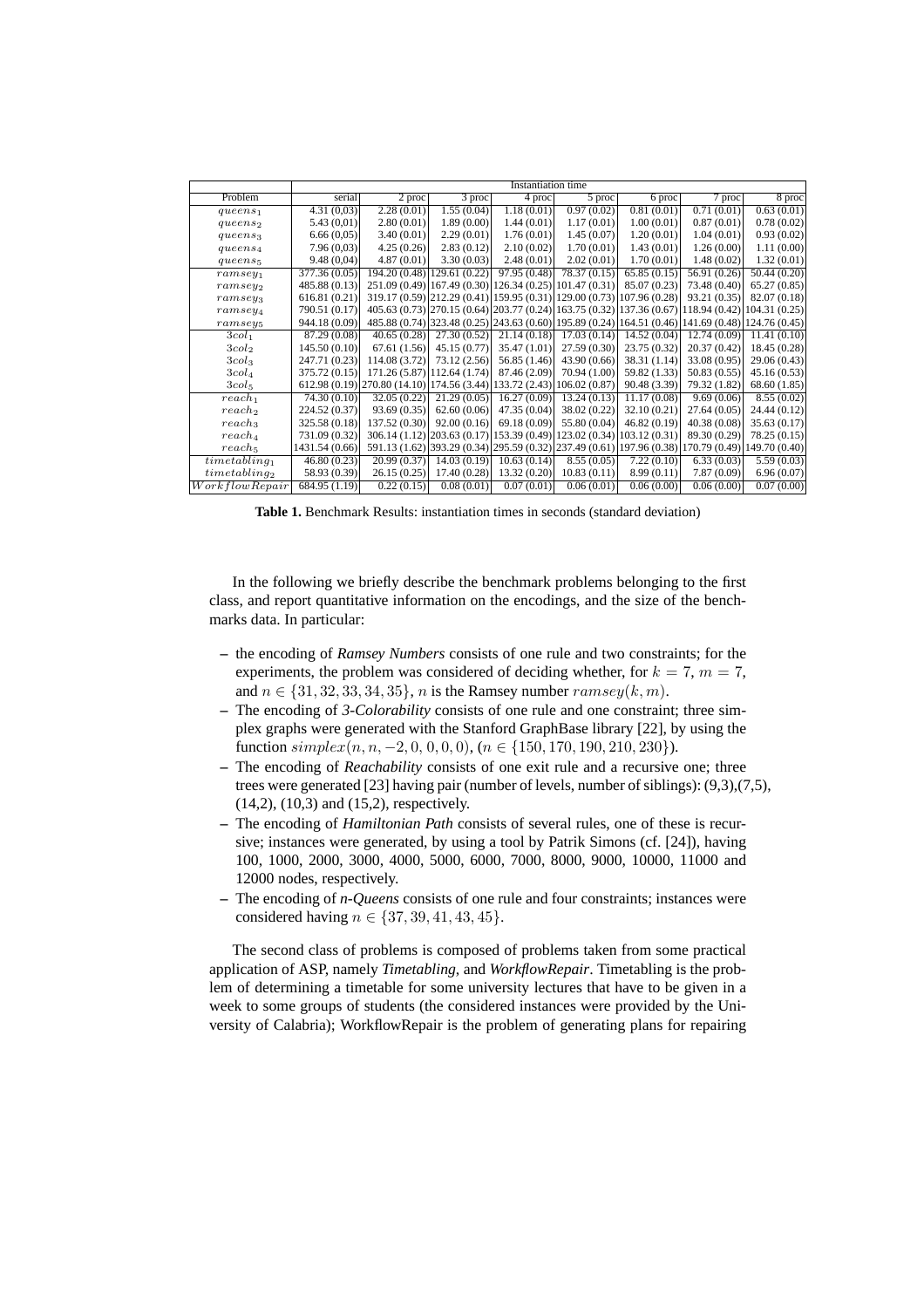faulty workflows. Workflows may comprise many activities. Repair actions are compensation, (re)do and replacement of activities (the considered instance contains 63 predicates, 56 components and 116 rules).

#### **3.2 Experimental Results**

The results of the experimental activities on the benchmark problems presented above are summarized in Table 1-2, and Figure 1-2. In order to study the performance of the system when the number of available processors increases, system was run on our 8 core machine in eight different settings where 2,3,4,5,6,7 and 8 CPU were respectively enabled. The instantiation times were measured and reported in Table 1 and Figure 2(b); whereas the (relative) efficiency of the system is reported in Table 2 and Figure 2(a). The results obtained in the case of Hamiltonian Path, which is the only problem for which we considered more than five instances, are reported separately in Figure 2. Finally, Figure 1 reports the average efficiency of the system for the problems of Table 1.<sup>4</sup>

The overall picture is very positive: the performance of the system is nearly optimal in most cases and efficiencies above 1 are measured in four domains out of seven. As one would expect, the efficiency of the system both slightly decreases when the number of processors increases -still remaining at a good level-, and rapidly increases going from very small instances (execution times below 2s) to larger ones (see Figure 1 and Figure 2).

A special case is the WorkflowRepair problem, showing an impressive efficiency (always above 3200), which revealed to be a case very easy to parallelize. This behavior can be explained by a different scheduling of the constraints performed by the serial version and the parallel one. In particular, this instance is inconsistent (there is a constraint always violated) and both versions stop the computation as soon as they recognize this fact. The scheduling performed by the parallel version allows the identification of this situation before the serial one since constraints are evaluated in parallel, while the serial version evaluates the inconsistent constraint later on. The super-linear speedup is already evident with two processors and efficiency peaks when three processors are enabled, after the execution times remain almost the same (see the last row of Table 1) since the execution is stopped basically at the same time.

The granularity control mechanism resulted to be effective in the Queens problem, where all the considered instances required less than 10 seconds of serial execution time. Indeed, the "very easy" disjunctive rule was always sequentially-evaluated in all the instances. Since the remaining constraints strictly depend on the result of the evaluation of the disjunctive rule, the unavoidable presence of a sequential part limited the final efficiency to a still acceptable 0.9 in the case of 8 processors.

A similar scenario can be observed in the case of Ramsey Numbers, where the positive impact of the load balancing heuristics becomes very evident. In fact, since the encoding is composed of few "very easy" rules and two "very hard" constraints, the heuristics selects a sequential evaluation for the rules, and dynamically applies the

<sup>&</sup>lt;sup>4</sup> We did not report here the size of the ground programs produced by the compared implementations because we verified that they are basically the same (for both parallel and serial version).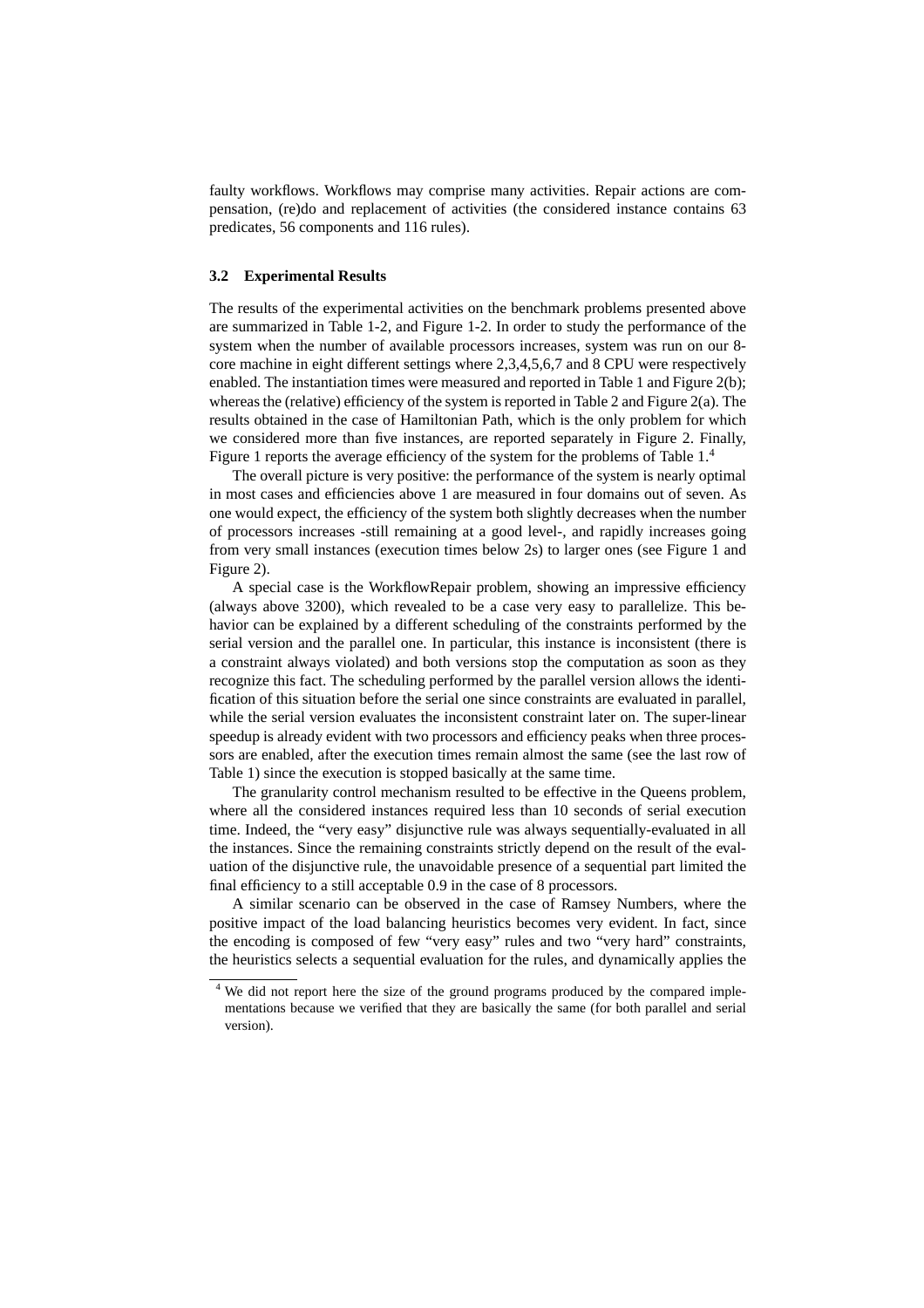|                           | Efficiency                      |                     |                             |                     |                         |           |        |  |
|---------------------------|---------------------------------|---------------------|-----------------------------|---------------------|-------------------------|-----------|--------|--|
| Problem                   | $2$ proc                        | $\overline{3}$ proc | $\overline{4 \text{ proc}}$ | $\overline{5}$ proc | 6 proc                  | 7<br>proc | 8 proc |  |
| queens <sub>1</sub>       | 0.95                            | 0.93                | 0.91                        | 0.89                | 0.89                    | 0.87      | 0.86   |  |
| queens <sub>2</sub>       | 0.97                            | 0.96                | 0.94                        | 0.93                | 0.91                    | 0.89      | 0.87   |  |
| queens <sub>3</sub>       | 0.97                            | 0.96                | 0.94                        | 0.91                | 0.92                    | 0.91      | 0.89   |  |
| queens <sub>4</sub>       | 0.94                            | 0.94                | 0.95                        | 0.94                | 0.93                    | 0.90      | 0.90   |  |
| queens <sub>5</sub>       | 0.97                            | 0.96                | 0.96                        | 0.94                | 0.93                    | 0.92      | 0.90   |  |
| $\n  ramsey1\n$           | 0.97                            | 0.97                | 0.96                        | 0.96                | 0.96                    | 0.95      | 0.94   |  |
| $\n  ramsey2\n$           | 0.97                            | 0.97                | 0.96                        | 0.96                | 0.95                    | 0.94      | 0.93   |  |
| $\n  ramseys\n$           | 0.97                            | 0.97                | 0.96                        | 0.96                | 0.95                    | 0.95      | 0.94   |  |
| $\n  ramsey4\n$           | 0.97                            | 0.98                | 0.97                        | 0.97                | 0.96                    | 0.95      | 0.95   |  |
| $ramesey_5$               | 0.97                            | 0.97                | 0.97                        | 0.96                | 0.96                    | 0.95      | 0.95   |  |
| 3col <sub>1</sub>         | 1.07                            | 1.07                | 1.03                        | 1.03                | 1.00                    | 0.98      | 0.96   |  |
| 3col <sub>2</sub>         | 1.08                            | 1.07                | 1.03                        | 1.05                | 1.02                    | 1.02      | 0.99   |  |
| 3col <sub>3</sub>         | 1.09                            | 1.13                | 1.09                        | 1.13                | 1.08                    | 1.07      | 1.07   |  |
| 3col <sub>4</sub>         | 1.10                            | 1.11                | 1.07                        | 1.06                | 1.05                    | 1.06      | 1.04   |  |
| 3col <sub>5</sub>         | 1.13                            | 1.17                | 1.15                        | 1.16                | 1.13                    | 1.10      | 1.12   |  |
| $reach_1$                 | 1.16                            | 1.16                | 1.14                        | 1.12                | 1.11                    | 1.10      | 1.09   |  |
| reach <sub>2</sub>        | 1.20                            | 1.20                | 1.19                        | 1.18                | 1.17                    | 1.16      | 1.15   |  |
| reach <sub>3</sub>        | 1.18                            | 1.18                | 1.18                        | 1.17                | 1.16                    | 1.15      | 1.14   |  |
| reach <sub>4</sub>        | 1.19                            | 1.20                | 1.19                        | 1.19                | 1.18                    | 1.17      | 1.17   |  |
| reach <sub>5</sub>        | 1.21                            | 1.21                | 1.21                        | 1.21                | 1.21                    | 1.20      | 1.20   |  |
| $time tabling_1$          | 1.11                            | 1.11                | 1.10                        | 1.09                | 1.08                    | 1.06      | 1.05   |  |
| time tabling <sub>2</sub> | 1.13                            | 1.13                | 1.11                        | 1.09                | 1.09                    | 1.07      | 1.06   |  |
| WorkflowRepair            | 4119.59 7552.58 6473.64 6042.07 |                     |                             |                     | 5035.06 4315.76 3236.82 |           |        |  |

**Table 2.** Benchmark Results: efficiency

finer distribution of the last splits for the constraints. As a result, the system produces a well-balanced work subdivision, that allows for obtaining steady results with an average efficiency greater than 0.9 in all tested configurations (see Figure 1).

The very good performance (by looking at Figure 1 it can be noted that the average efficiency is always greater than 1 in this case) obtained in the case of Reachability is due to the dynamic workload distribution made in case of recursive rules.

Here the system benefits of the fact that instances are redistributed (with possibly different split sizes) at each different iteration of the semi naïve algorithm, and, still, the granularity control has some positive effect when the iteration of recursive rules has to compute very little domains. The load balancing method demonstrated to be effective also for 3-Colorability and the real-world Timetabling problem, where the performance of the system results to be good and stable thanks to a well-balanced distribution of the work.

The behavior of the system for instances of varying sizes was analyzed in more detail in the case of Hamiltonian Path. This was made possible by the availability of a generator (cf. [24]) that allowed for controlling the size of the generated instances. Looking at Figure 2(a) it is evident that the efficiency of the system rapidly reaches a good level (greater than 0.9) moving from small instances (requiring less that 2s of execution) to larger ones, and remains stable (the surface plotted in Figure 2(a) forms a sort of plateau). The corresponding gains are visible by looking at Figure 2(b), where, e.g. an instance of 10000 nodes is instantiated in 638.27 seconds by the serial system and in 87.11 seconds by the parallel one with 8-processor enabled.

Summarizing, the parallel instantiator behaved very well in all the considered instances. It showed superlinear speedups in the case of easy-to-parallelize instances and,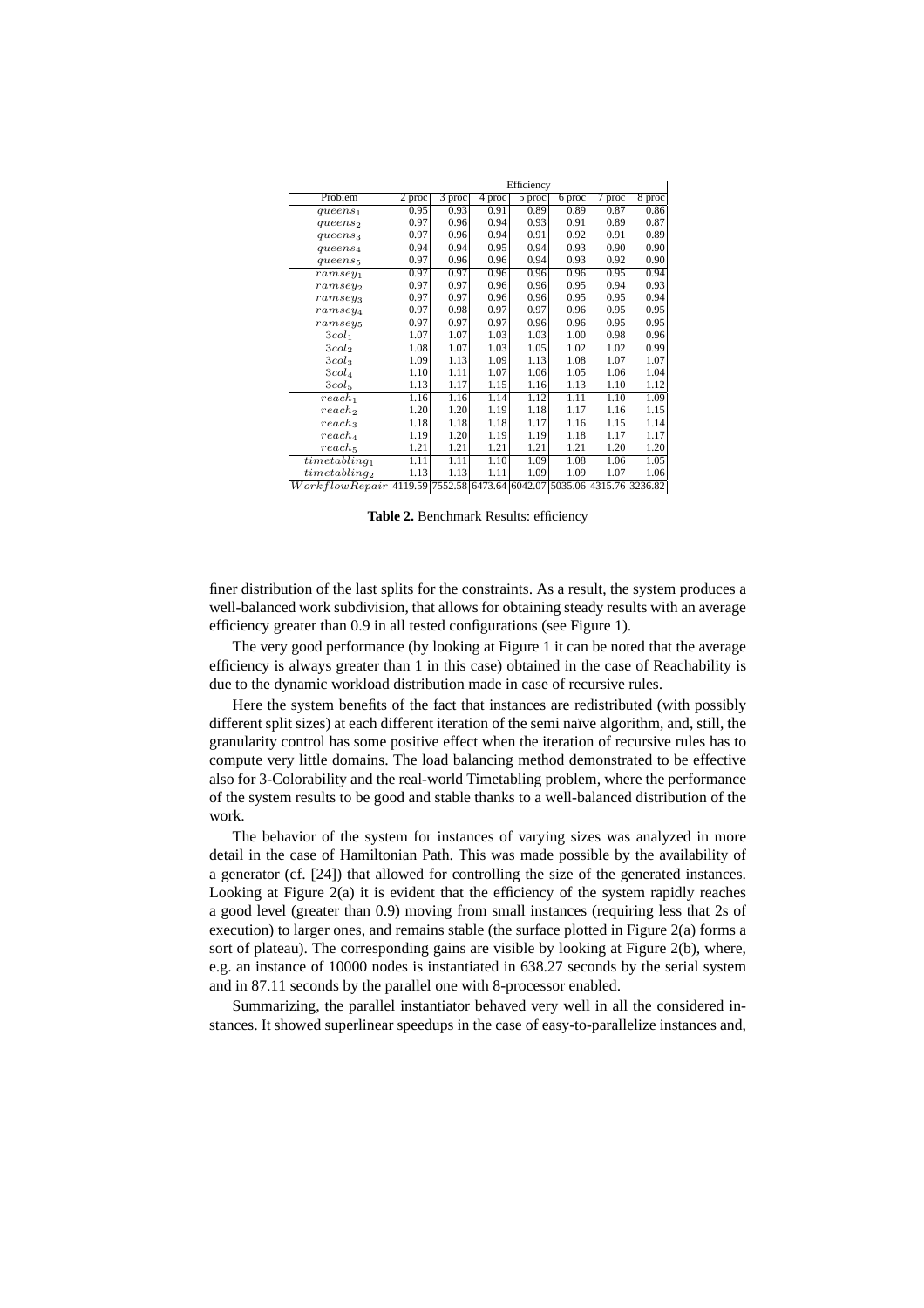

**Fig. 1.** Average Efficiency

in the other cases its efficiency rapidly reaches good levels and remains stable when the sizes of the input problem grow. Importantly, the system offers a very good performance already when only two CPUs were enabled (i.e. for the largest majority of the commercially-available hardware at the time of this writing) and efficiency remains at a very good level when up to 8 CPUs are available.

# **4 Related Work**

Several works about parallel techniques for the evaluation of ASP programs have been proposed, focusing on both the propositional (model search) phase [25–29], and the instantiation phase [29, 18]. Model generation is a distinct phase of ASP computation, carried out after the instantiation, and thus, the first group of proposals is not directly related to our setting. Concerning the parallelization of the instantiation phase, some preliminary studies were carried out in [29]. However, there are crucial differences with our system regarding both the employed technology and the supported parallelization strategy. Indeed, our system is implemented by using POSIX threads APIs, and works in a shared memory architecture [17], while the one described in [29] is actually a Beowulf [30] cluster working in local memory. Moreover, the parallel instantiation strategy of [29] is applicable only to a subset of the program rules (those not defining domain predicates), and is, in general, unable to fruitfully exploit parallelism in case of programs with a small number of rules. Importantly, the parallelization strategy of [29] *statically* assigns a rule per processing unit; whereas, in our approach, both the extension of predicates and "split sizes" are dynamically computed (and updated at different iterations of the semi-naïve) while the instantiation process is running. Note also that our parallelization techniques and heuristics could be also adapted for improving the other ASP instantiators like Lparse [31] and Gringo [32].

Concerning other related works, it is worth remembering that, the dynamic rewriting technique employed in our system is related to the *copy and constrain* technique for parallelizing the evaluation of deductive databases [33–37]. In many of the mentioned works (dating back to 90's), only restricted classes of Datalog programs are parallelized; whereas, the most general ones (reported in [34, 36]) are applicable to normal Datalog programs. Clearly, none of them consider the peculiarities of disjunctive programs and unstratified negation. The technique employed in our system shares the idea of splitting the instantiation of each rule, but has several differences that allow for obtaining an effective implementation. Indeed, in [34, 36] copied rules are generated and statically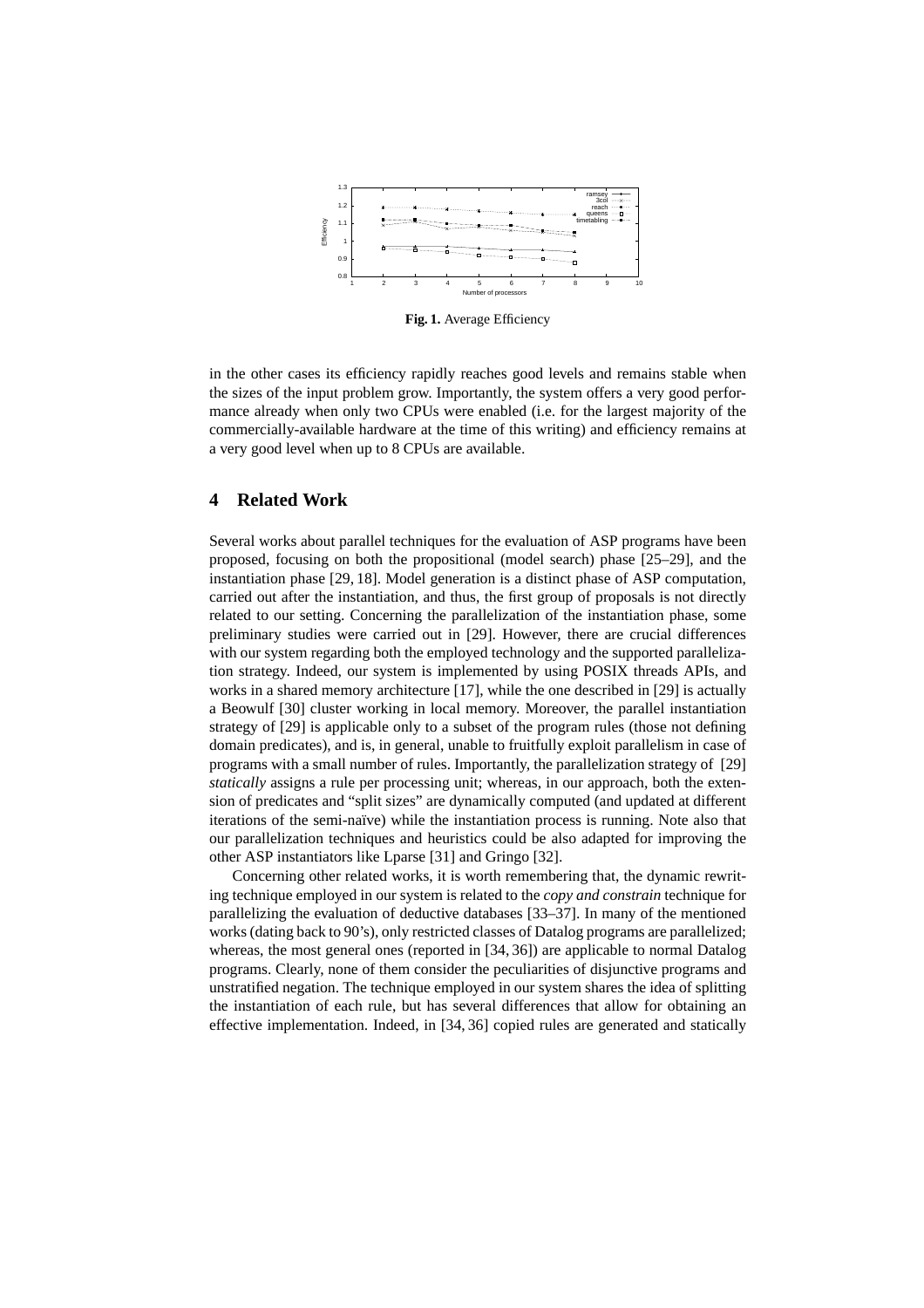

**Fig. 2.** Efficiency results for Hamiltonian path

associated to instantiators according to a hash function which is independent from the current instance in input. Conversely, in our technique, the distribution of predicate extensions is performed dynamically, before assigning the rules to instantiators, by taking into account the "actual" predicate extensions. In this way, the non-trivial problem [36] of choosing an hash function that properly distributes the load is completely avoided in our approach. Moreover, the evaluation of conditions attached to the rule bodies during the instantiation phase would require to either modify the standard instantiation procedure (for efficiently selecting the tuples from the predicate extensions according to added constraints) or to incur in a possible non negligible overhead due to their evaluation.

Focusing on the *heuristics* employed on parallel databases, we mention [37] and [38]. In both cases, the proposed heuristics were devised and tuned for dealing with data distributed in several sites and their application to other architectures might be neither viable nor straightforward.

# **5 Conclusions**

In this paper, we presented a parallel ASP instantiator based on the DLV system which is able to profitably exploit state-of-the-art commercial multi-core/multi-processor hardware. The system employs several parallelization strategies and dynamic techniques for load balancing and granularity control specifically-conceived for parallel ASP instantiation. An experimental analysis has been conducted on both easy and hard-toparallelize problem instances for assessing system performance. The results confirm that multi-core/multi-processor technology can be effectively exploited for ASP instantiation; indeed, the parallel system showed a nearly-optimal efficiency in the case of hard-to-parallelize problem instances, and superlinear speedups in other cases.

As far as future work is concerned, we are studying other techniques for further improving the single rule level parallelism. Moreover, we are assessing system performance on a larger set of benchmarks.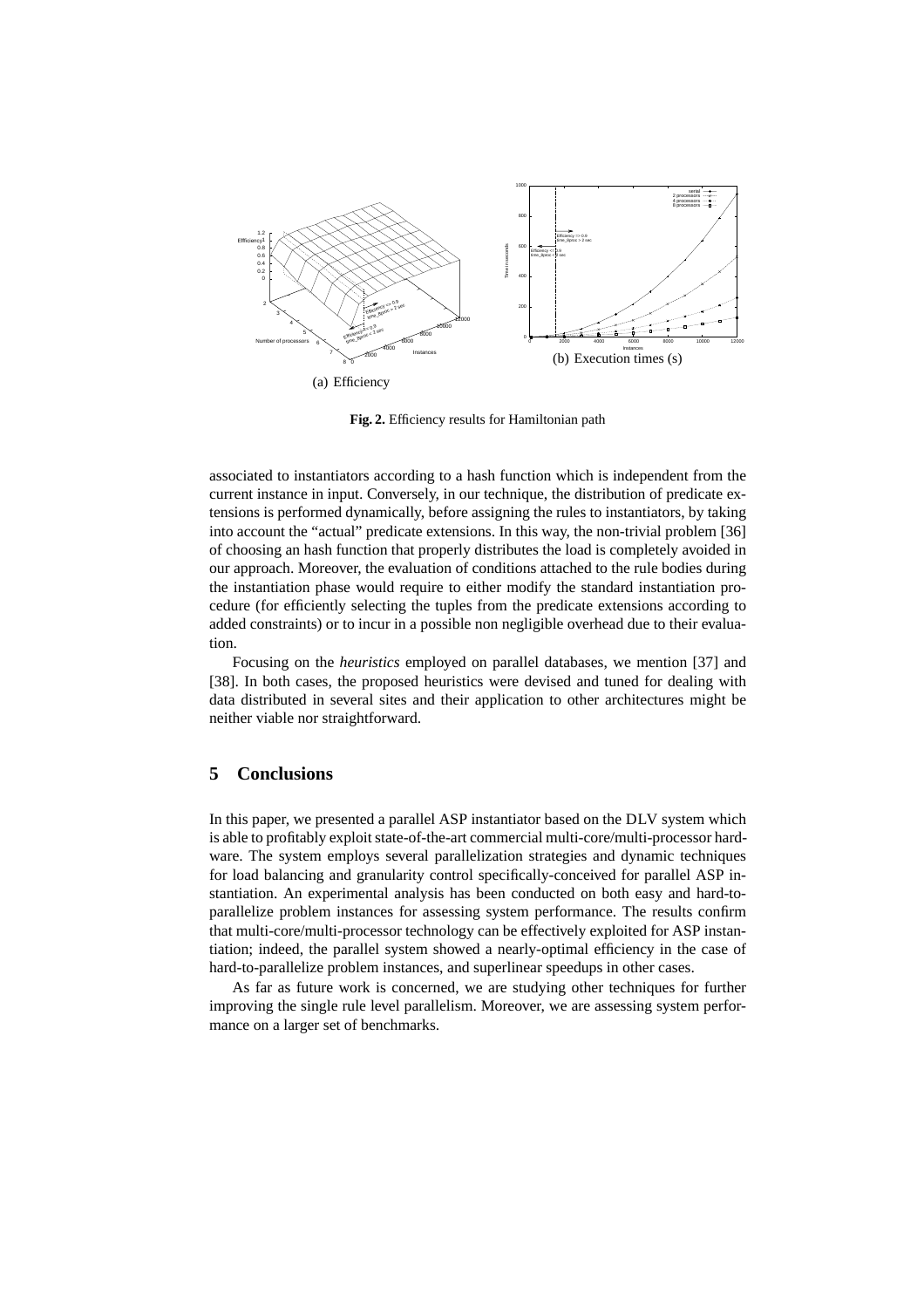## **References**

- 1. Gelfond, M., Lifschitz, V.: Classical Negation in Logic Programs and Disjunctive Databases. NGC **9** (1991) 365–385
- 2. Lifschitz, V.: Answer Set Planning. In: Proceedings of the 16th International Conference on Logic Programming (ICLP'99) 23–37
- 3. Leone, N., Pfeifer, G., Faber, W., Eiter, T., Gottlob, G., Perri, S., Scarcello, F.: The DLV System for Knowledge Representation and Reasoning. ACM TOCL **7**(3) (2006) 499–562
- 4. Dantsin, E., Eiter, T., Gottlob, G., Voronkov, A.: Complexity and Expressive Power of Logic Programming. ACM Computing Surveys **33**(3) (2001) 374–425
- 5. Janhunen, T., Niemelä, I.: Gnt a solver for disjunctive logic programs. In: LPNMR-7. LNCS 2923, (2004) 331–335
- 6. Lierler, Y.: Disjunctive Answer Set Programming via Satisfiability. In: LPNMR'05. LNCS 3662, (2005) 447–451
- 7. Simons, P., Niemelä, I., Soininen, T.: Extending and Implementing the Stable Model Semantics. AI **138** (2002) 181–234
- 8. Gebser, M., Kaufmann, B., Neumann, A., Schaub, T.: Conflict-driven answer set solving. In: IJCAI 2007,(2007) 386–392
- 9. Lin, F., Zhao, Y.: ASSAT: computing answer sets of a logic program by SAT solvers. AI **157**(1–2) (2004) 115–137
- 10. Lierler, Y., Maratea, M.: Cmodels-2: SAT-based Answer Set Solver Enhanced to Non-tight Programs. In: LPNMR-7. LNCS 2923, (2004) 346–350
- 11. Anger, C., Konczak, K., Linke, T.: NoMoRe: A System for Non-Monotonic Reasoning. In: LPNMR'01. LNCS 2173, (2001) 406–410
- 12. Anger, C., Gebser, M., Linke, T., Neumann, A., Schaub, T.: The nomore++ Approach to Answer Set Solving. In: Logic for Programming, Artificial Intelligence, and Reasoning, 12th International Conference, LPAR 2005. LNCS 3835, (2005) 95–109
- 13. Eiter, T., Leone, N., Mateis, C., Pfeifer, G., Scarcello, F.: A Deductive System for Nonmonotonic Reasoning. In: LPNMR'97. LNCS 1265, Dagstuhl, Germany, (1997) 363–374
- 14. Faber, W., Leone, N., Mateis, C., Pfeifer, G.: Using Database Optimization Techniques for Nonmonotonic Reasoning. In: DDLP'99, Prolog Association of Japan (1999) 135–139
- 15. Leone, N., Perri, S., Scarcello, F.: Improving ASP Instantiators by Join-Ordering Methods. In: LPNMR'01. LNCS 2173, (2001) 280–294
- 16. Leone, N., Perri, S., Scarcello, F.: BackJumping Techniques for Rules Instantiation in the DLV System. In: NMR 2004. (2004) 258–266
- 17. Stallings, W.: Operating systems (3rd ed.): internals and design principles. Prentice-Hall, Inc., Upper Saddle River, NJ, USA (1998)
- 18. Calimeri, F., Perri, S., Ricca, F.: Experimenting with Parallelism for the Instantiation of ASP Programs. Journal of Algorithms in Cognition, Informatics and Logics **63**(1–3) (2008) 34–54
- 19. Perri, S., Ricca, F., Vescio, S.: Efficient Parallel ASP Instantiation via Dynamic Rewriting. In: Proceedings of the First Workshop on Answer Set Programming and Other Computing Paradigms (ASPOCP 2008), Udine, Italy (2008)
- 20. Ullman, J.D.: Principles of Database and Knowledge Base Systems. Computer Science Press (1989)
- 21. Gebser, M., Liu, L., Namasivayam, G., Neumann, A., Schaub, T., Truszczynski, M.: The first ´ answer set programming system competition. In: LPNMR'07. LNCS 4483, (2007) 3–17
- 22. Knuth, D.E.: The Stanford GraphBase : A Platform for Combinatorial Computing. ACM Press, New York (1994)